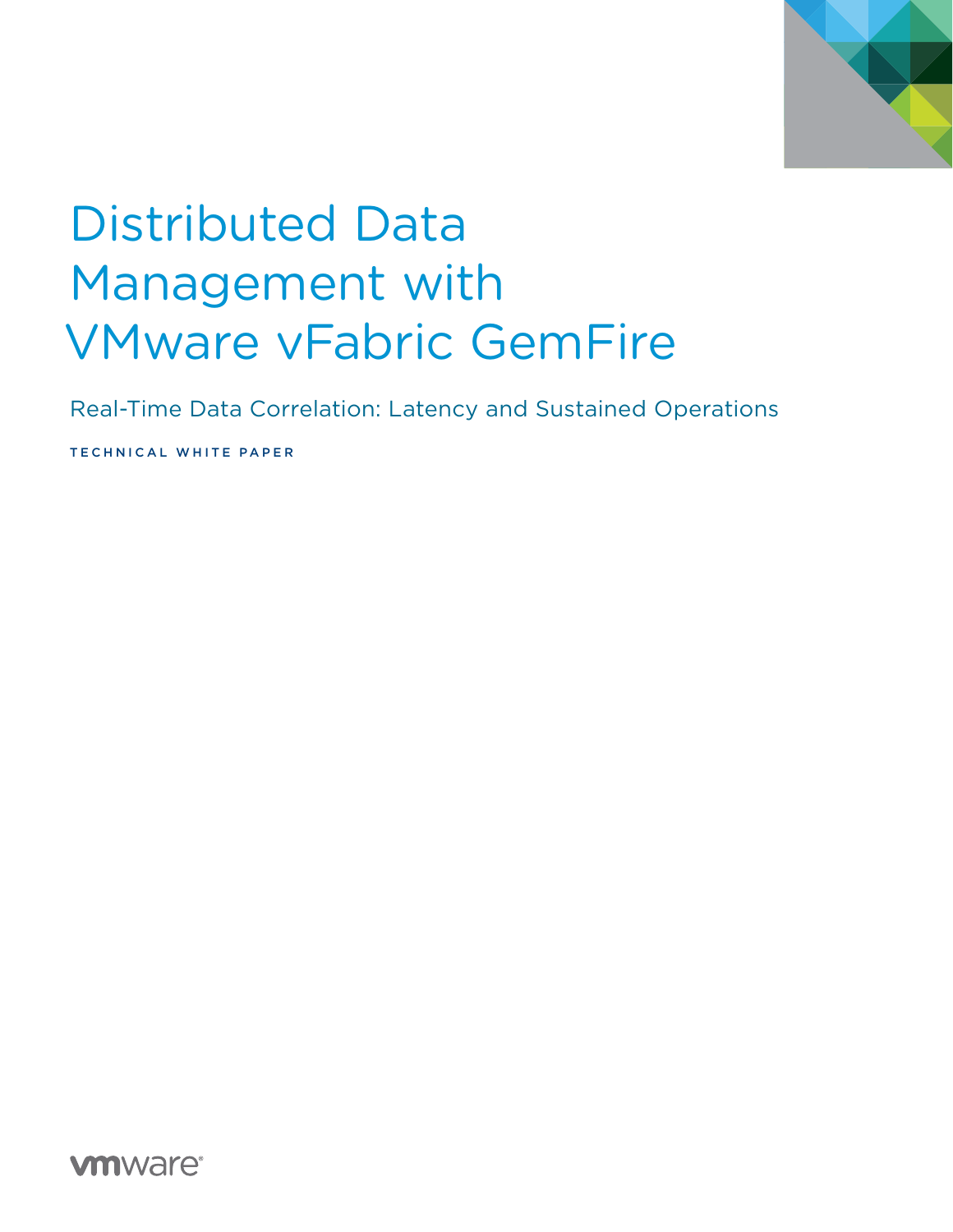## Table of Contents

| Sustained Operation in the Event of Machine, Network or Memory Failure  9 |
|---------------------------------------------------------------------------|
|                                                                           |
|                                                                           |
|                                                                           |
|                                                                           |
| Handling Network Splits and Outages with Split-Brain Detection  11        |
|                                                                           |
|                                                                           |
|                                                                           |
|                                                                           |
|                                                                           |
|                                                                           |
|                                                                           |
|                                                                           |
|                                                                           |
|                                                                           |
|                                                                           |
|                                                                           |
|                                                                           |
|                                                                           |
| Handling Catastrophic Loss of Storage Disk Data  19                       |
|                                                                           |
|                                                                           |
|                                                                           |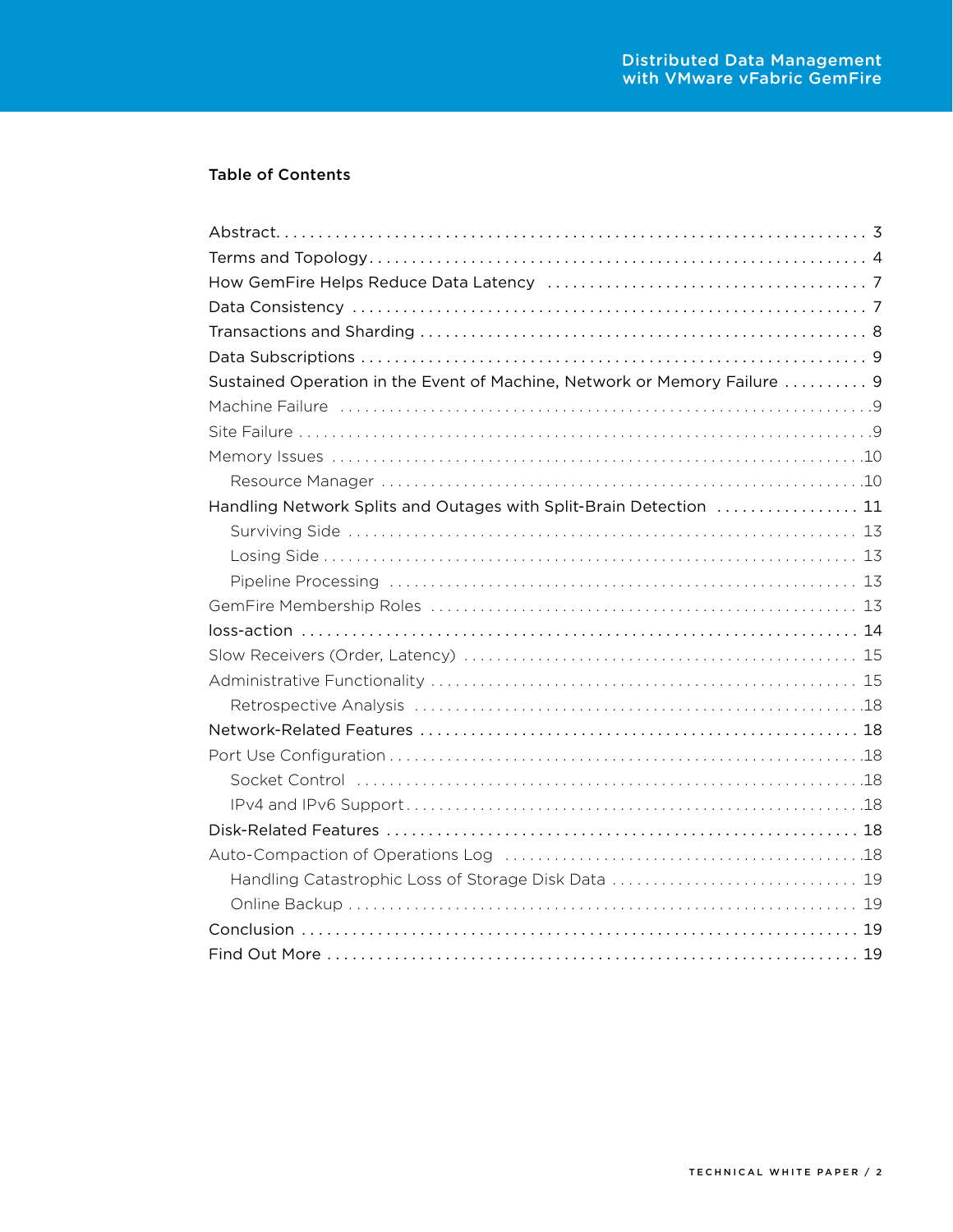## <span id="page-2-0"></span>Abstract

VMware® vFabric™ GemFire® is in-memory distributed data management platform that pools memory (along with CPU, network and—optionally—local disk) across multiple processes to manage application objects and behavior. Using dynamic replication and data-partitioning techniques, GemFire offers continuous availability, high performance and linear scalability for data-intensive applications—without compromising data consistency, even under failure conditions. In addition to being a distributed data container, it is an active data-management system that uses an optimized low-latency distribution layer for reliable asynchronous event notifications and guaranteed message delivery.

Two requirements are key for a 7x24x365 high-speed ingest-and-analysis system. The first is to maximize performance by reducing overall system latency. The second is to maintain system operations despite inevitable failures or shortages of RAM, network connectivity and whole systems. This white paper explains how GemFire addresses these requirements.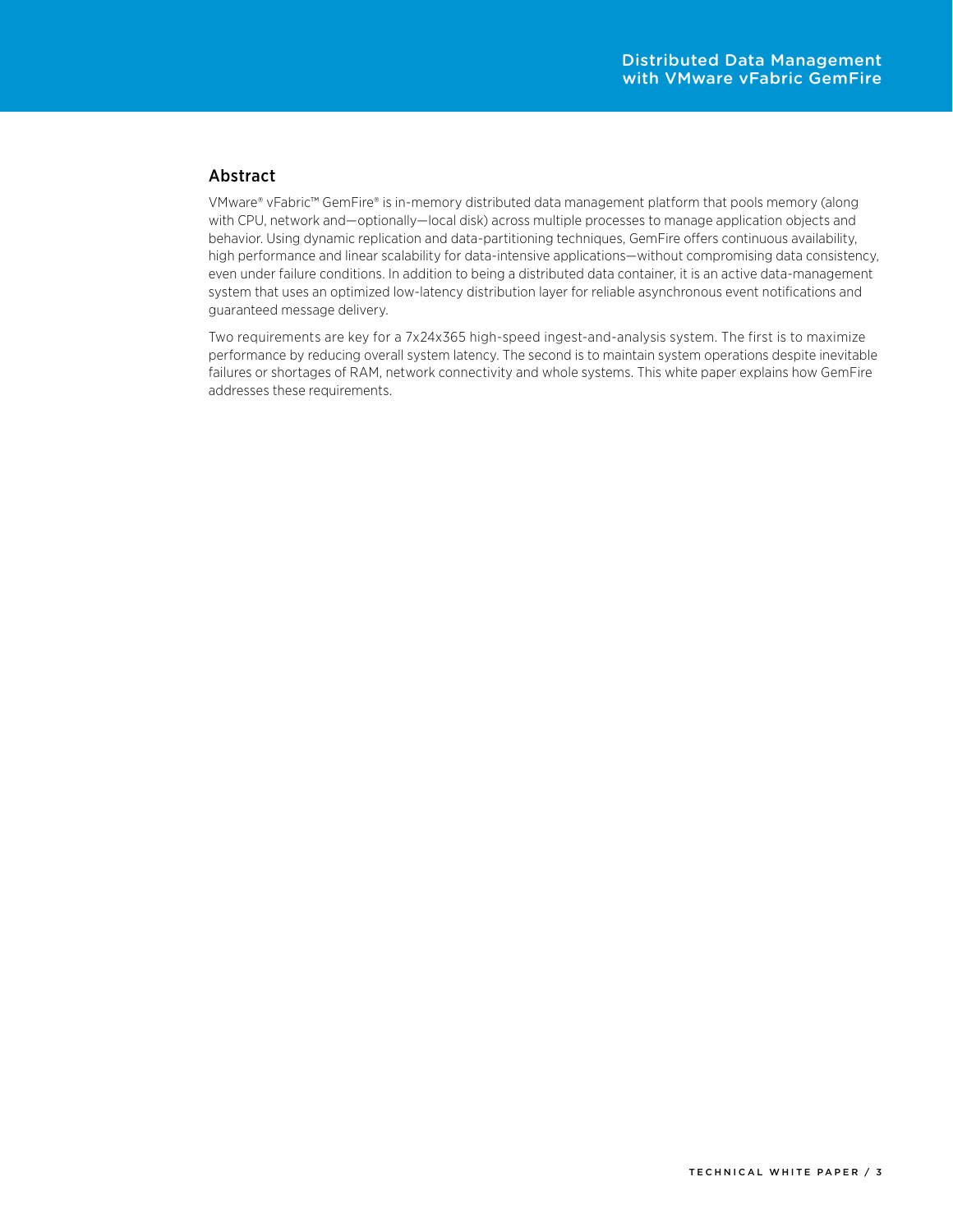## <span id="page-3-0"></span>Terms and Topology

From a topology perspective, GemFire supports several deployment styles. A peer-to-peer topology is the building block for the others (see Figure 1). In a peer-to-peer GemFire system, each member holds one or more sockets open to all the other members. This topology supports the running of application code and data in some or all of the members. As new members join the distributed system, they discover the others through the locator process.



**Figure 1.** Peer-to-Peer Topology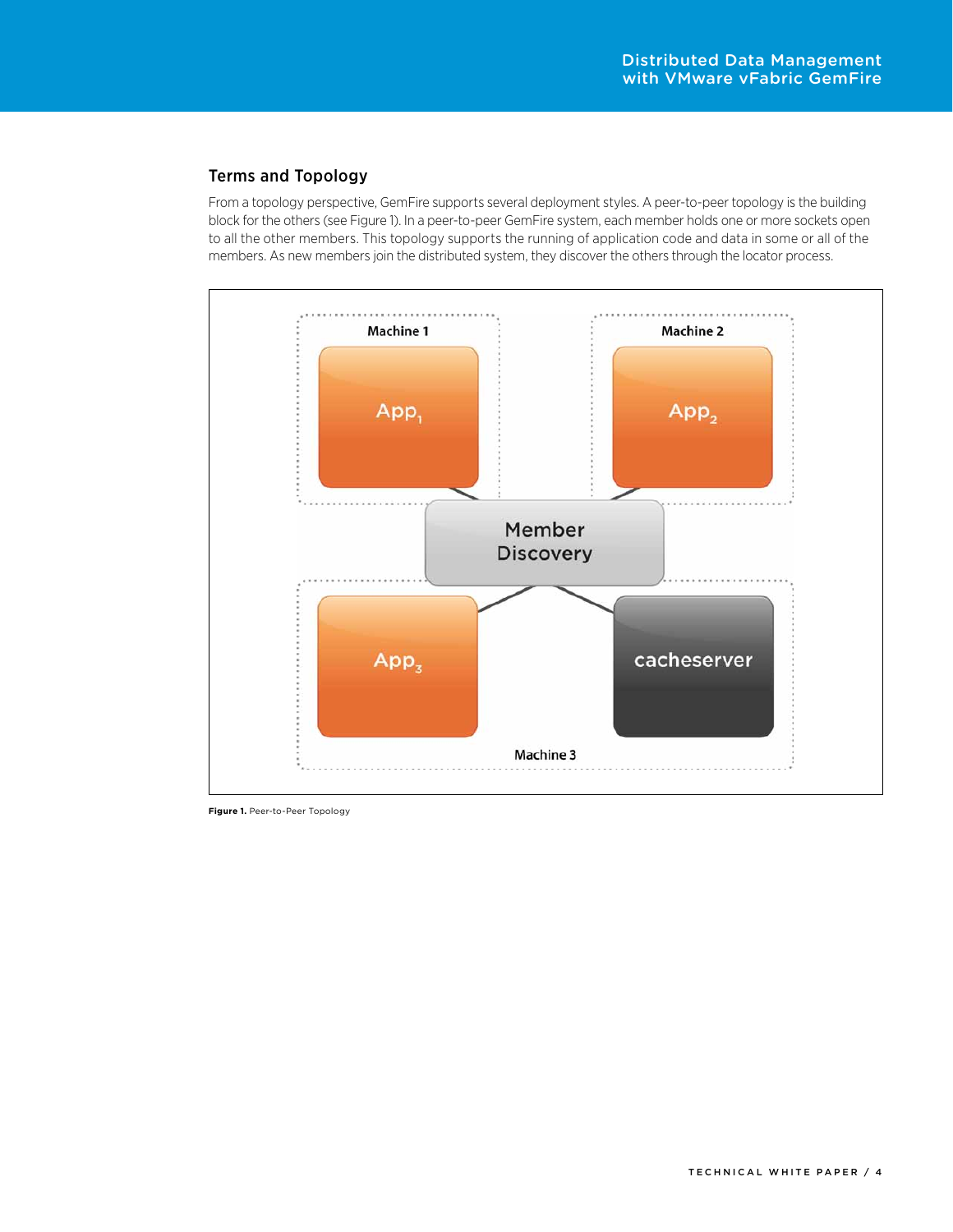GemFire also supports a client-server topology in which clients connect to servers in the distributed system (see Figure 2). In this topology, the data resides on the servers, with an optional Level 1 cache on the clients. Application code can run in clients, servers or both.



**Figure 2.** Client/Server Topology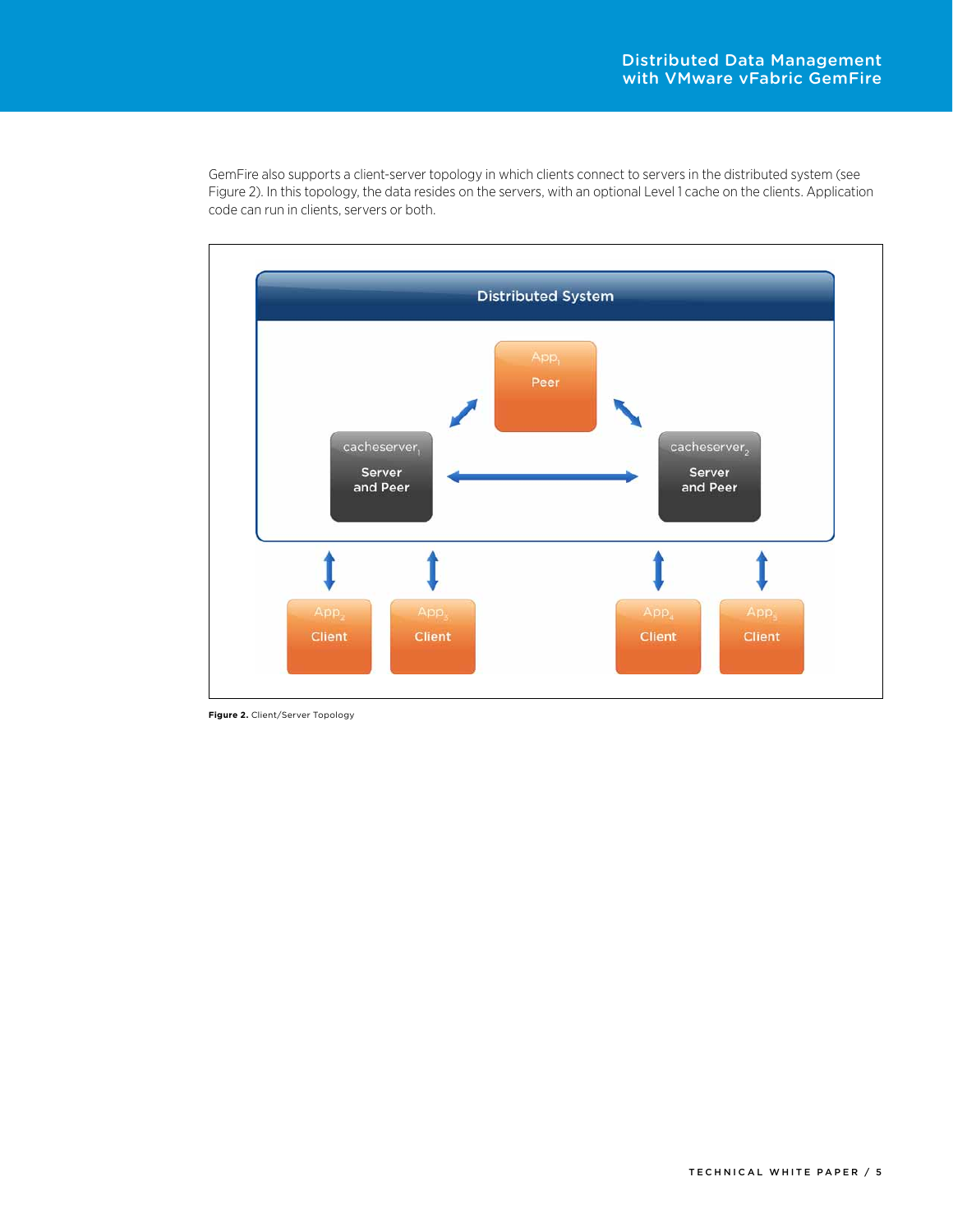GemFire also supports a multisite topology. In a multisite configuration (generally run across a WAN), distributed systems are configured to communicate with one another through specially configured gateway members (see Figure 3). Each system is its own distinct distributed system, and often each system also acts as a server system in a client/server configuration. The members in each distributed system operate among themselves in standard peer-to-peer fashion. Additionally, the gateway members distribute cache operations to the remote distributed system sites and receive data from them.



**Figure 3.** Multi-Site Topology with Wan Connection

A key GemFire concept discussed extensively in this paper is regions. A GemFire data region is a logical grouping within a cache for a single data set. You can define any number of regions within your cache. Each region has its own configurable settings governing elements such as the data-storage model, local data storage and management, data event distribution, and data persistence. A single member can have any or all of four types of regions:

- Partitioned System-wide server setting for the data set. Data is divided into buckets across the members that define the region. For high availability, you configure redundant copies, so that each data bucket is stored in more than one member, with one member holding the primary bucket. GemFire allows additional members to be added to the distributed system and to host another part of the partitioned region. This enables the total size of the partitioned region to grow dynamically.
- Replicated (distributed) Holds all data from the distributed region. The data from the distributed region is copied into the member replica region. Replicated regions can be mixed with nonreplicated ones, with some members holding replicas and some holding nonreplicas.
- Distributed (not replicated) Data is spread across the members that define the region. Each member holds only the data it has expressed interest in.
- Local (not distributed) The region is visible only to the defining member. This region type is typically used by GemFire clients as a communication region to hold server data or messages.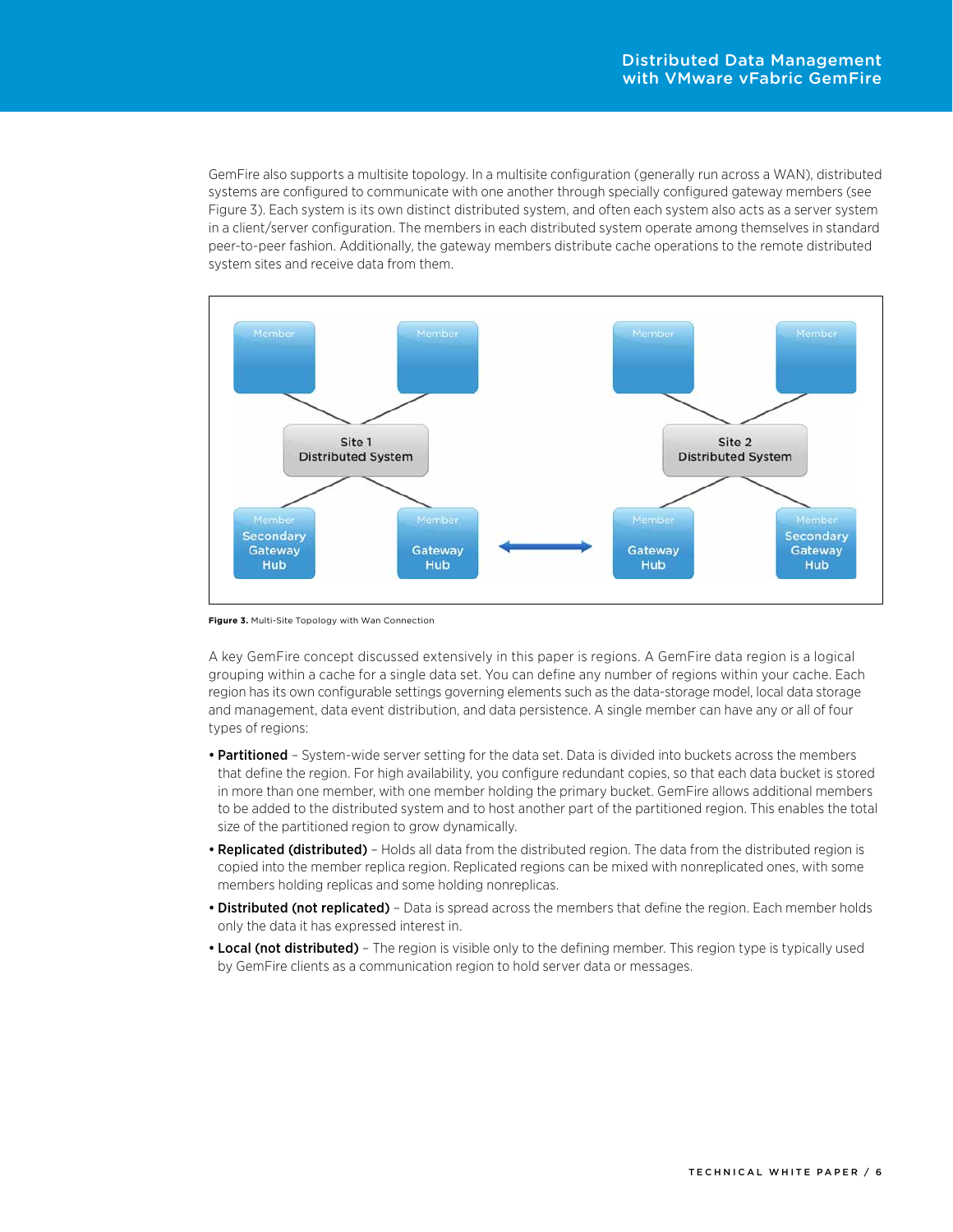## <span id="page-6-0"></span>How GemFire Helps Reduce Data Latency

Most data latency in applications results from electronic delay (disk I/O, network I/O) or data impedance mismatch. Electronic delay occurs when data is not in a process. The longer it takes to retrieve the data from the location where it resides, the greater the distance from that location, the more processes the data must pass through and the more transformations the data must undergo, the more latency the requesting application experiences.

GemFire provides a number of mechanisms to avoid these sources of latency. GemFire can enable processes to run in the same process memory as the data. For data-driven applications, GemFire provides cache listeners that enable program logic to run as data arrives in a process in GemFire. This often works well for applications that take in a large amount of data and act on each piece of data as it arrives. For applications that need to retrieve data and then run some code, replicated regions provide a means to manage small (20–30GB) amounts of data in an application process. For larger data sets, GemFire uses partitioned caching to keep the data no more than one network I/O away. Another option for applications that need a large amount of data is to push the business logic to the data using the function services in GemFire. This enables an in-memory, distributed, map-reduce operation to act on the data.

These options are not mutually exclusive. For example, suppose a piece of data arrives that results in a calculation that compares this data with a large set. This could cause the listener to use the function service to execute a function across a partitioned region. That function might need to look at a reference table in the course of the comparison. That reference table could be stored in a replicated region that is co-located with each of the partitions of the partitioned region.

When GemFire writes data into a region, its default behavior is to avoid disk. Disk access is tens of thousands of times slower than memory access—even memory that is one network hop away. GemFire protects data by writing it to two or more computers, either with replicated regions or with replicated buckets (for partitioned regions). To minimize latency, network bandwidth usage and garbage collection, GemFire enables updates to propagate only the changes to an object—rather than the entire object.

Often it is not feasible for code to run in the server processes (for example, when many applications share a set of data at the server level). In this case, the best option is for data to be no more than one network hop away, in main memory of one of the server processes. GemFire always enables the most efficient data access possible given various constraints. When clients connect to a distributed system, they do so region by region. For partitioned regions with n-1/n pieces of data (where n is the number of partitions) data is two network hops away. A GemFire capability called data-aware routing uses more sockets but reduces latency. With data-aware routing, a client request is routed to the exact computer that hosts the partition where that data is stored, minimizing latency. To date, we have not seen another client mechanism from an open-source or commercial off-the-shelf (COTS) vendor that has this capability.

To avoid data latency caused by using the Java Native Interface (JNI) for C, C++ or .NET applications, GemFire provides native client libraries for those languages.

## Data Consistency

A data-management platform that runs dynamically across many machines requires a fast, scalable, faulttolerant distributed system as its foundation. However, distributed systems have unavoidable trade-offs and notoriously complex implementation challenges!. For example, the CAP Theorem—introduced by Eric Brewer<sup>ii</sup> and formally proven by Seth Gilbert and Nancy Lynch<sup>iii</sup>—stipulates that it is impossible for a distributed system to be simultaneously consistent, available and partition-tolerant. At any given time, only two of these three desirable properties can be achieved. Hence, distributed systems require design trade-offs. A popular design

i S. Kendall, J. Waldo, A. Wollrath, G. Wyant, "A Note on Distributed Computing", http://research.sun.com/technical—reports/1994/smli\_tr-94-29.pdf, 1994. T. Chandra, R. Griesemer, J. Redstone, "Paxos Made Live – An Engineering Perspective", PODC '07: 26th ACM Symposium on Principles of Distributed Computing, 2007.

ii E. Brewer, PODC Keynote, http://www.cs.berkeley.edu/~brewer/cs262b-2004/PODC-keynote.pdf, 2000.

iii S. Gilbert, N. Lynch, "Brewer's Conjecture and the Feasibility of Consistent Available Partition-Tolerant Web Services", ACM SIGACT News, 2002.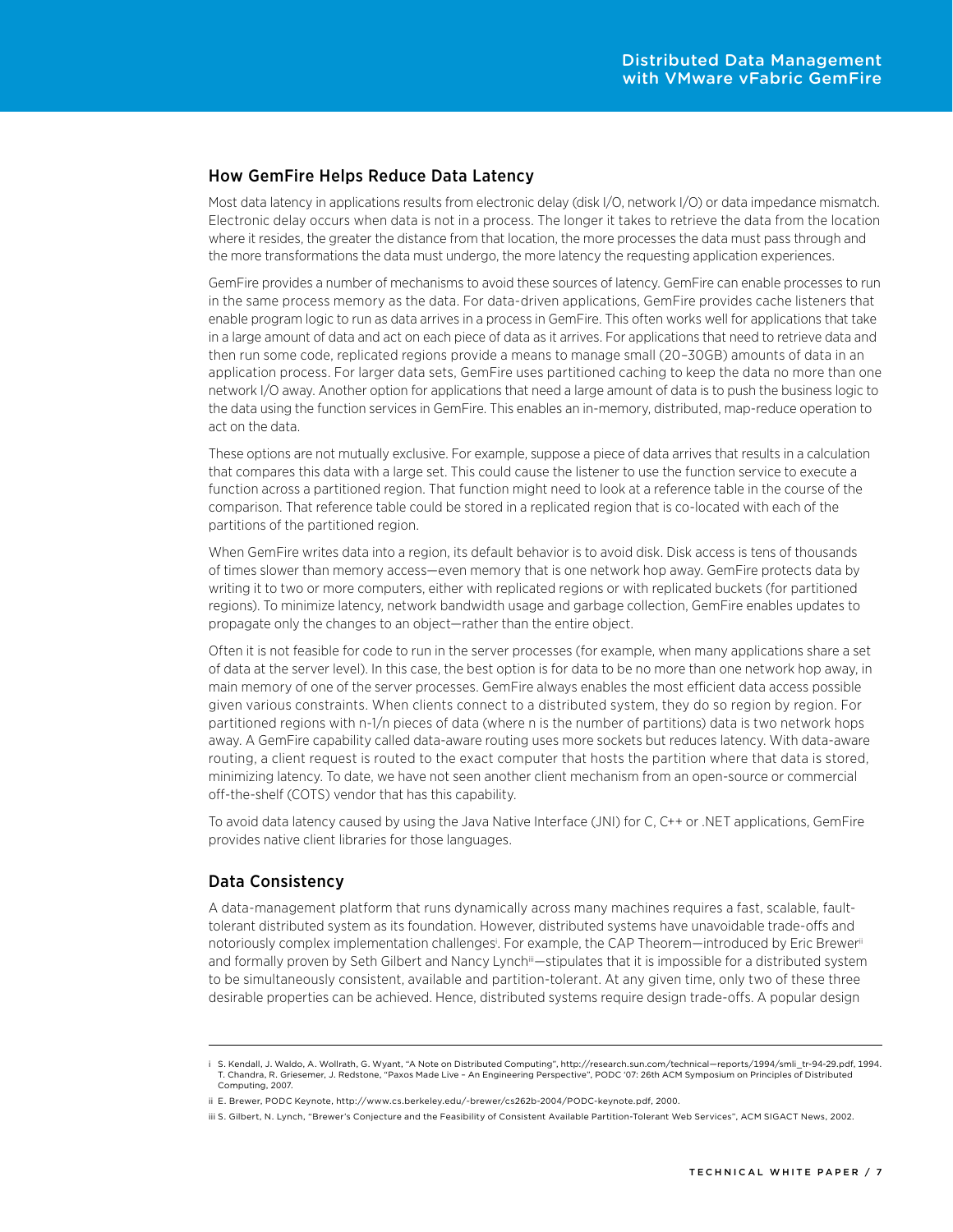<span id="page-7-0"></span>approach for scaling Web-oriented applications—driven by awareness of CAP limitations—is to assume that large-scale systems will inevitably encounter network partitions and to relax consistency so that services can remain highly available even when partitions occur<sup>iv</sup>. Rather than fail and interrupt user service upon network outages, many Web user applications (e.g., customer shopping carts, email search, social-network queries) can tolerate stale data and adequately merge conflicts, possibly guided by help from end users once partitions are fixed. Several so-called eventually consistent platforms designed for partition-tolerance and availability—largely inspired by Amazon, Google and Microsoft—are available as products, cloud-based services or even derivative, open-source community projects.

The GemFire team's perspective on distributed-system design is further illuminated by 25 years of experience with customers in the financial-services industry. In stark contrast to Web-oriented applications, financial applications are highly automated, and data consistency is of paramount importance. Eventually consistent solutions are not an option. Financial institutions mandate solutions that are both consistent and available they want to have their proverbial cake and eat it too. Given CAP *limitations, how is it possible to prioritize consistency and availability yet also manage service interruptions caused by network outages?*

GemFire adopts a shared-nothing scalability architecture in which data is partitioned onto nodes connected into a seamless, resilient fabric capable of spanning processes, machines and geographic boundaries. By connecting more machine nodes, GemFire scales data storage horizontally. Within a data partition, data entries are key/ value pairs, with thread based, read-your-writes consistency<sup>v</sup>.

Isolation of data into partitions creates a service-oriented pattern whereby related partitions can be grouped into abstractions called *service entities*vi. A service entity is deployed on a single machine, where it owns and manages a discrete collection of data—a holistic chunk of the overall business schema. Hence, multiple data entries co-located within a service entity can be queried and updated in a transactional manner, independently of data within another service entity.

## Transactions and Sharding

The ability to partition or shard data is a scaling and data-consistency issue, not a latency issue. GemFire provides a number of mechanisms that enable data consistency in a partitioned or replicated system. GemFire partitioning provides for dynamic growth, letting you add new machines to host elements of the partition. GemFire also allows the region to be dynamically rebalanced. To provide maximum flexibility, GemFire has its own hash-based sharding algorithm that supports range-based partitioning. It also allows developers to insert their own algorithm so they can more tightly control which data is on which computer. Many other open-source or COTS partitioning systems either do not allow for dynamic system growth or fail to provide a means for developers to control data placement.

To enable high availability for a data element in a partition, GemFire lets you specify a number of replicated copies of the data that will be provisioned on different computers. To provide for read/write consistency of those copies, one of them is designated the primary. Unlike most other systems that allow for partitioned read/write consistency, GemFire allows client applications to see and use the secondary copies of that data. Data reads are directed to any one of the copies, thereby helping to ensure scalability and performance. Writes are directed through the primary copy only. A write on the primary copy results in a blocking update to all of the secondary copies.

GemFire has a built-in transaction coordinator. GemFire supports transactions on data entities within a partition to enable updates to multiple related objects to be handled in an ACID (atomicity, consistency, isolation, durability) manner. Transactions can span partitioned, co-located regions and replicated regions. Many other open-source and COTS products do not support transactions, or they rely on the slow and cumbersome twophase commit approach.

iv W. Vogels, "Eventually Consistent", ACM Queue, 2008.

v W. Vogels, "Eventually Consistent", ACM Queue, 2008.

vi P. Helland, "Life beyond Distributed Transactions: an Apostate's Opinion", CIDR 2007, http://www-db.cs.wisc.edu/cidr/cidr2007/papers/cidr07p15. pdf, 2007.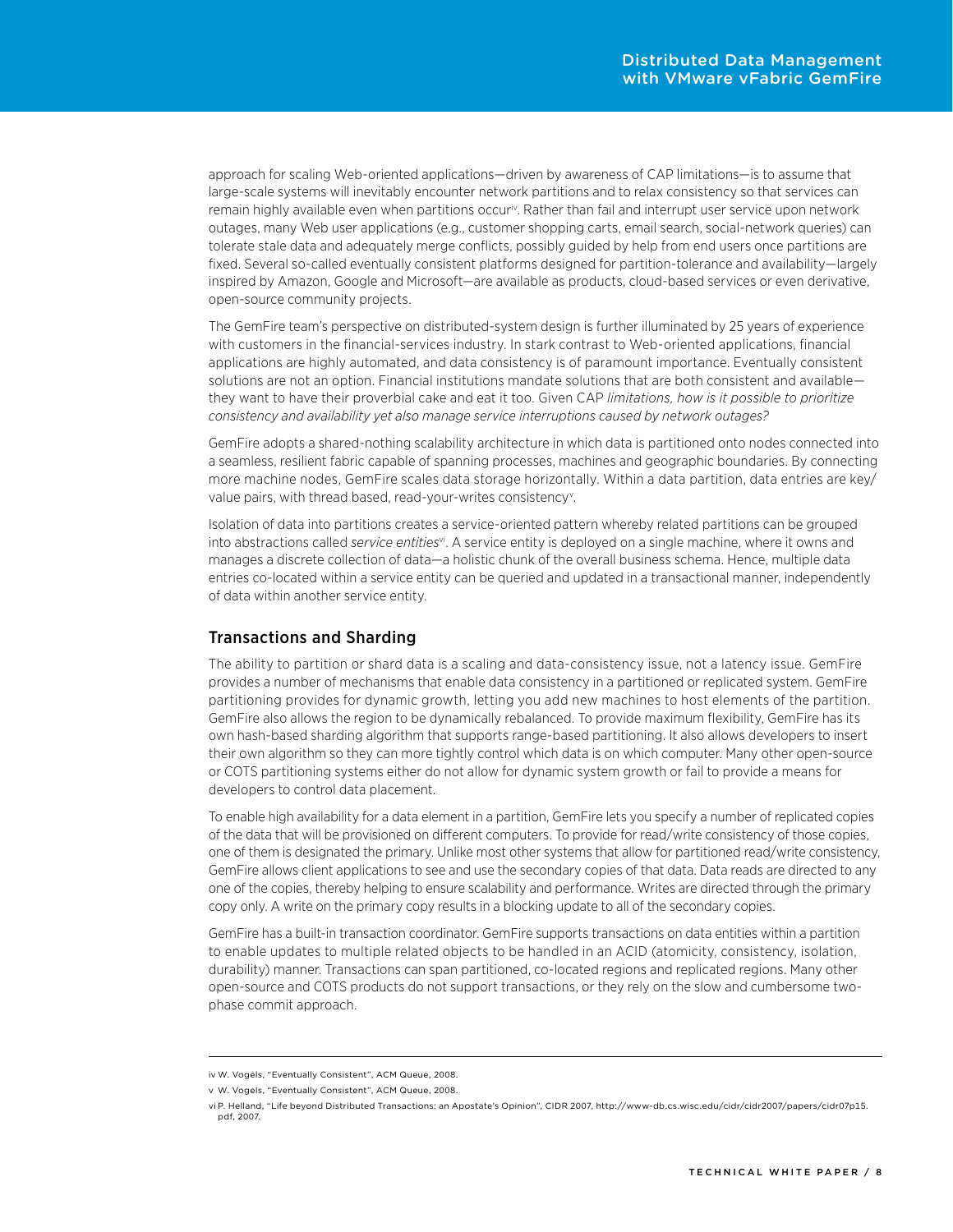## <span id="page-8-0"></span>Data Subscriptions

To give a client application a consistent view of the distributed system, GemFire provides several ways that clients can subscribe to data in a distributed system. In many distributed caching or in-memory database management system (DBMS) style systems (MongoDB, Terracotta, etc.), if data changes on the server the client is unaware of those changes. Some systems let you know if data you currently have has changed. Only a few systems (all COTS) let you get an initial image and register interest by pattern or query in a "potential" data set of interest. And only GemFire lets you do all of this in a fault-tolerant manner.

GemFire clients can be notified of all changes to data retrieved from the server side. Clients can also get an initial result set and register interest in data by keys, by regular expressions on keys (where those keys must be strings), or by creating a Continuous Query using language statements on the data. GemFire uses the Object Data Management Group (ODMG) Object Query Language (OQL)—a subset of SQL-92 with some object extensions—to query and register interest in data stored in GemFire. Furthermore, in the event of a computer failure in the distributed systems (the server side), GemFire automatically reconnects clients to an alternate distributed system member that has a redundant copy of their registered interest.

## Sustained Operation in the Event of Machine, Network or Memory Failure

In addition to low latency, GemFire's other main goals are consistency and availability. The main enemy of availability is the inevitable failure of computers and networks. For distributed-memory solutions, memory shortages can be an additional challenge.

#### Machine Failure

For distributed-memory–based solutions, the first line of defense against the failure of a single computer is to keep a secondary (tertiary, etc.) copy of the data on another computer. GemFire provides two ways to do this. Regions can be replicated so that a full copy of the data set is on multiple computers. Or regions can be partitioned with a configurable number of read-only secondary copies.

#### Site Failure

In the event of total power failure at a site, no local data-replication scheme can protect all data in memory from site-level loss. GemFire provides two options to help deal with this issue. On a per-region basis, GemFire provides for optional disk persistence. GemFire has a high-performance round-robin transaction log that is parallelized for partitioned caches. This log is used in conjunction with background processes that write the data onto the disk partition. With local disk at each computer, we generally see that enabling disk persistence degrades throughput performance by only 5-7 percent. Upon restart, startup occurs with automatic initialization from the most-recent data on disk, so you do not need to track which members have the most-recent data. GemFire also includes all of the start utilities you might expect from a DBMS: command-line management of disk file verification, compaction, backup, and detection of missing or corrupt files.

When continuity of operations is critical, persistence to local disk is not enough. A data-replication capability in GemFire—called the WAN Gateway—enables GemFire, on a per-region basis, to replicate data from one distributed system to another. This capability supports multiple sites concurrently. It is a highly available architecture with no single point of failure. Data is queued at the Gateway and sent in optimized batches to all of the other Gateways that are interested in that data region. The queues are memory-based with optional overflow or persistence to disk. In the event of a network failure, the data queues up until the network recovers.

It is possible to specify multiple network paths for the data. It is also possible to enable conflation in the queues, which causes only the last change to any object to be propagated over the WAN. If network bandwidth is limited—or the network is down long enough that the amount of data in the queues would take a long time to send—conflation can seriously reduce the total amount of data sent. The WAN Gateway also supports GemFire delta propagation as discussed in the section on latency. The WAN Gateway can be deployed in active/passive architectures whereby each site owns its subset of data, and in active/active architectures.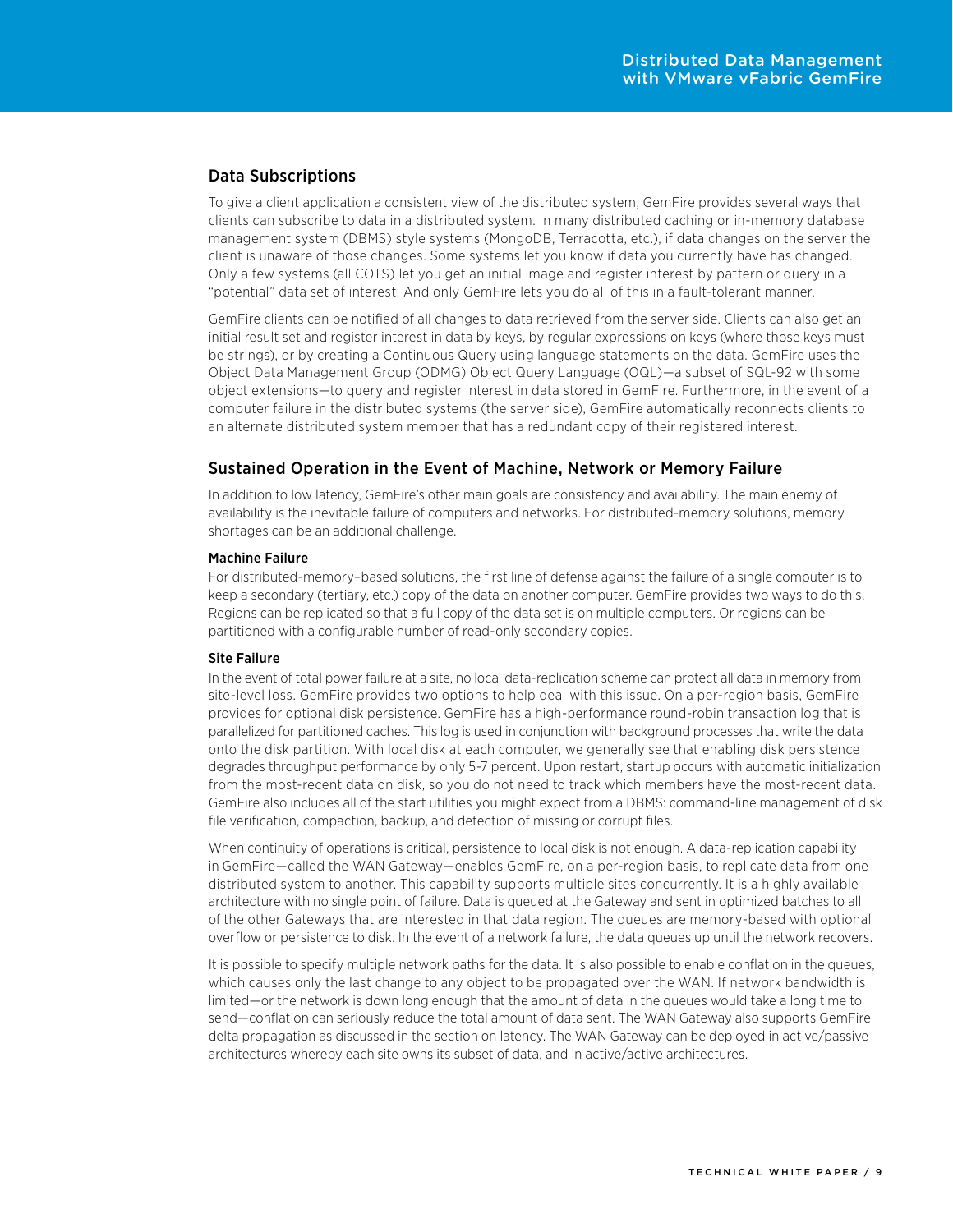#### <span id="page-9-0"></span>Memory Issues

GemFire provides several mechanisms for managing the amount of memory used for data management—and for alerting administrators when the system will need more memory to maintain an increasing amount of data. First, you can specify the total amount of memory a region will use on a system member. This value can be an absolute number or a percentage of the available Java heap. Second, as memory reaches this predefined point, you can (optionally) specify an eviction action, which either removes the least recently used object from memory or moves it to a disk overflow area. Items in disk overflow do take up some memory, because the key and a disk pointer remain in memory. Third, for partitioned regions, you can scale the system to add more memory at runtime by adding more system members. If actively monitoring memory usage though GemFire administration APIs, IT staff has ample advance indication of the need to add GemFire instances to accommodate a growing data load.

#### *Resource Manager*

To further help with memory-management issues, GemFire includes a unique resource manager that lets you control memory use in a configurable manner and alert administrators as memory use reaches certain thresholds. The GemFire resource manager uses a garbage-collection (GC) mechanism to control heap use and protect your Java virtual machine (JVM) from hangs and crashes that result from memory overload. The manager prevents the cache from consuming too much memory by evicting old data and—if the collector is unable to keep up—by refusing additions to the cache until the collector has freed an adequate amount of memory.

The resource manager has two threshold settings (both disabled by default), each expressed as a percentage of the total tenured heap (see Figure 4):

- Eviction threshold Above this threshold, the resource manager orders evictions for all regions with eviction attributes set to lru-heap-percentage. This prompts dedicated evictions that are independent of any application threads, and it tells all application threads adding data to the regions to evict at least as much data as they add. The JVM garbage collector removes the evicted data, reducing heap use. The evictions continue until the manager determines that heap use is again below the eviction threshold.
- Critical threshold Above this threshold, all activity that might add data to the cache is refused. This threshold is set above the eviction threshold and is intended to allow the eviction and GC work to catch up. This JVM, all other JVMs in the distributed system and all clients of the system receive a LowMemoryException for operations that would add to this critical member's heap consumption. Activities that fetch or reduce data are allowed.



**Figure 4.** Tenured Memory Thresholds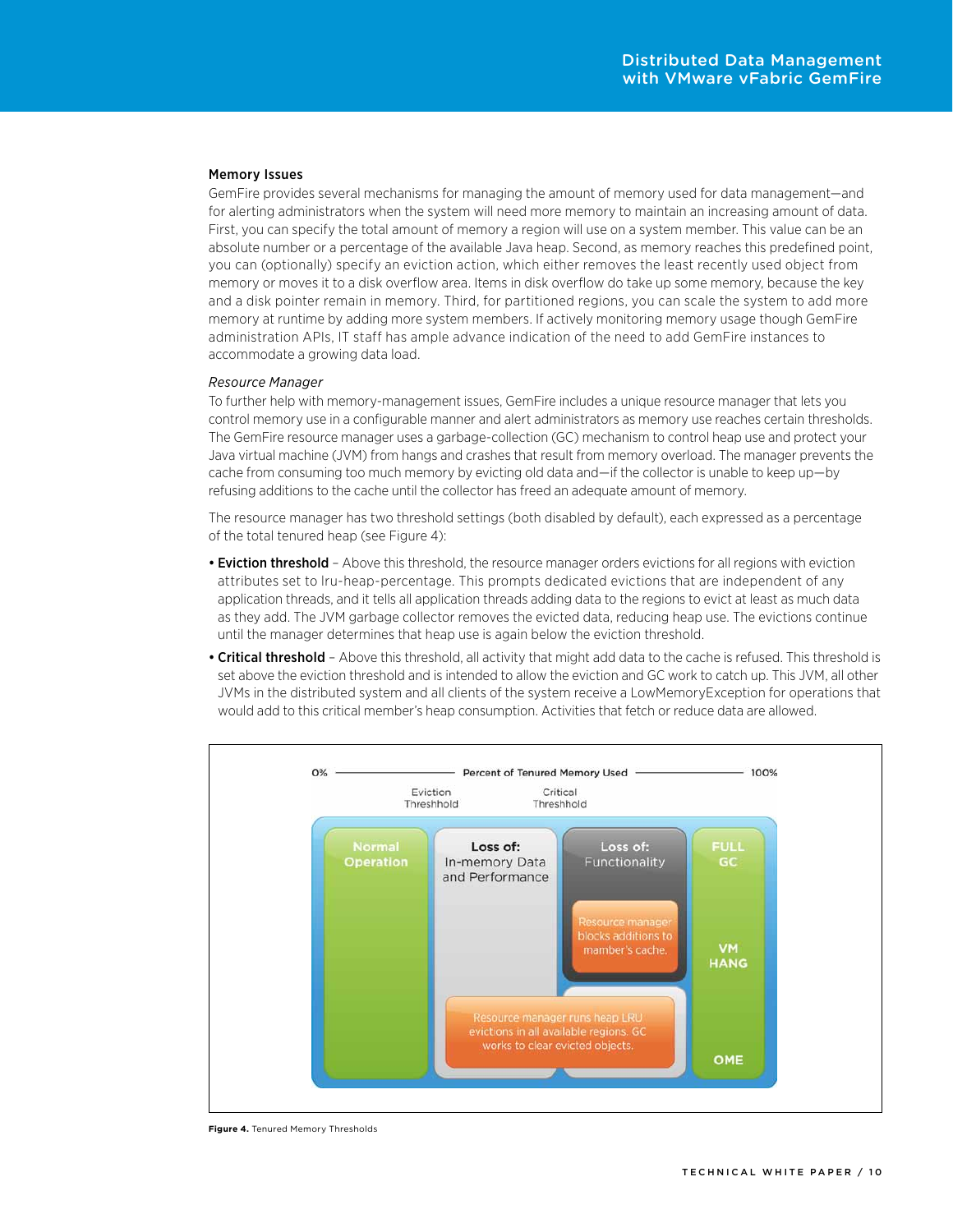## <span id="page-10-0"></span>Handling Network Splits and Outages with Split-Brain Detection

Most distributed data systems do not handle the issue of network splits. The unique (and optional) split-brain detection capabilities of GemFire can keep distributed systems from splitting into two separate running systems when members lose the ability to see each other (see Figure 5). The typical cause of this problem is a network failure. During a network failure, or when partitioning occurs, the problem can result in data inconsistencies or a forced disconnect.

The solution to this problem is to stop one of the two subgroups from continuing to operate independently. Handling of network outages is based on the participation of a lead member and a group management coordinator (the locator). The coordinator is a member that manages the entry and exit of other members of the distributed system. With network partition detection, the coordinator is always a GemFire locator. The lead member is always the oldest member of the distributed system that does not have a locator running in the same JVM and is not using the administrator interface. Two situations cause GemFire to declare a network-partitioning condition:

- If both a group coordinator and the lead member abnormally leave the distributed system within a configurable period of time, the caches of members who are unable to see the locator and the lead member are immediately closed and disconnected. Only abnormal loss of the locator and lead member causes GemFire to declare a network partition. If a lead member's distributed system is disconnected normally, GemFire automatically elects a new one and continues to operate. If a locator is disconnected, a secondary locator takes over.
- • If no locator can be contacted by a member, the member closes its cache and disconnects from the distributed system. Because only locators can make membership decisions, a member that cannot contact any locator cannot know if it is isolated from the lead member.

Network-partitioning handling allows only one subgroup to form and survive. The distributed systems are disconnected, and the caches of other subgroups are closed. When a shutdown occurs, alerts are generated through the GemFire logging system, explaining to administrators what action, if any, to take.

For the algorithm based on choosing a single network group to survive to work, it is critically important to control system startup such that the lead member and the locator do not

- • Reside on different sides of a crucial shared network component (such as a switch) that could leave each of them on one side of the partition along with some number of other GemFire peers.
- Reside on the same host, in which case a network-adapter failure would shut down the entire cluster.

The way to make the algorithm work is to place half of your capacity on one side of the components you're concerned about (those whose failure would cause a network partition—such as a major switch, or a MAN link between primary and secondary data centers), and the other half on the other side. The placement of the two "special" members makes the surviving side a deterministic outcome (see Figures 5 and 6).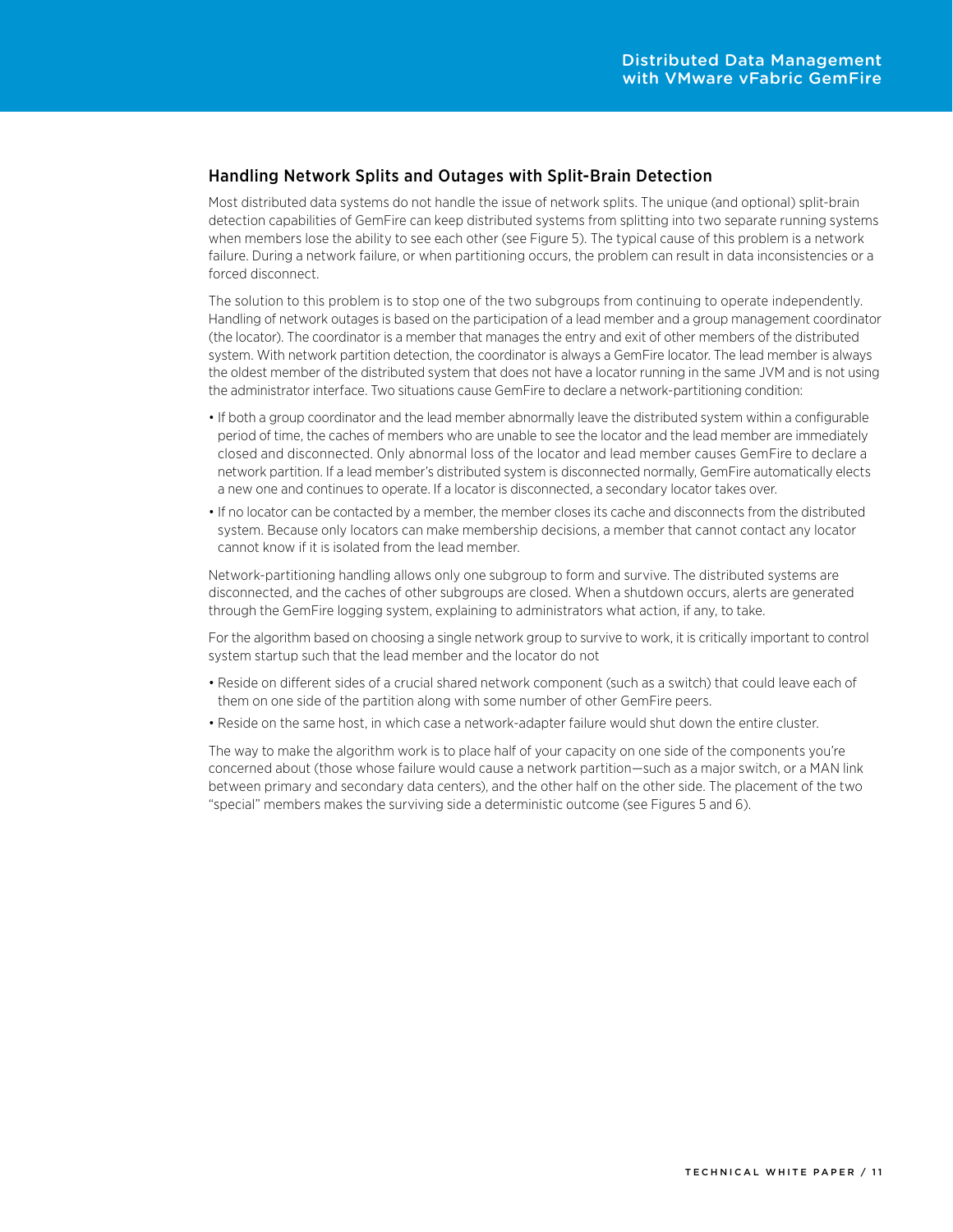

## Network Failure—Network Partition Configurations

**Figure 5.** Network Partition Condition - Scenario 1

1. Locators see the lead member leave and remain active.

2. Members lose sight of all locators and are closed because there is no one to make membership decisions. Each member generates an alert. They cannot tell whether the lead member is alive and do not know who the current lead member is.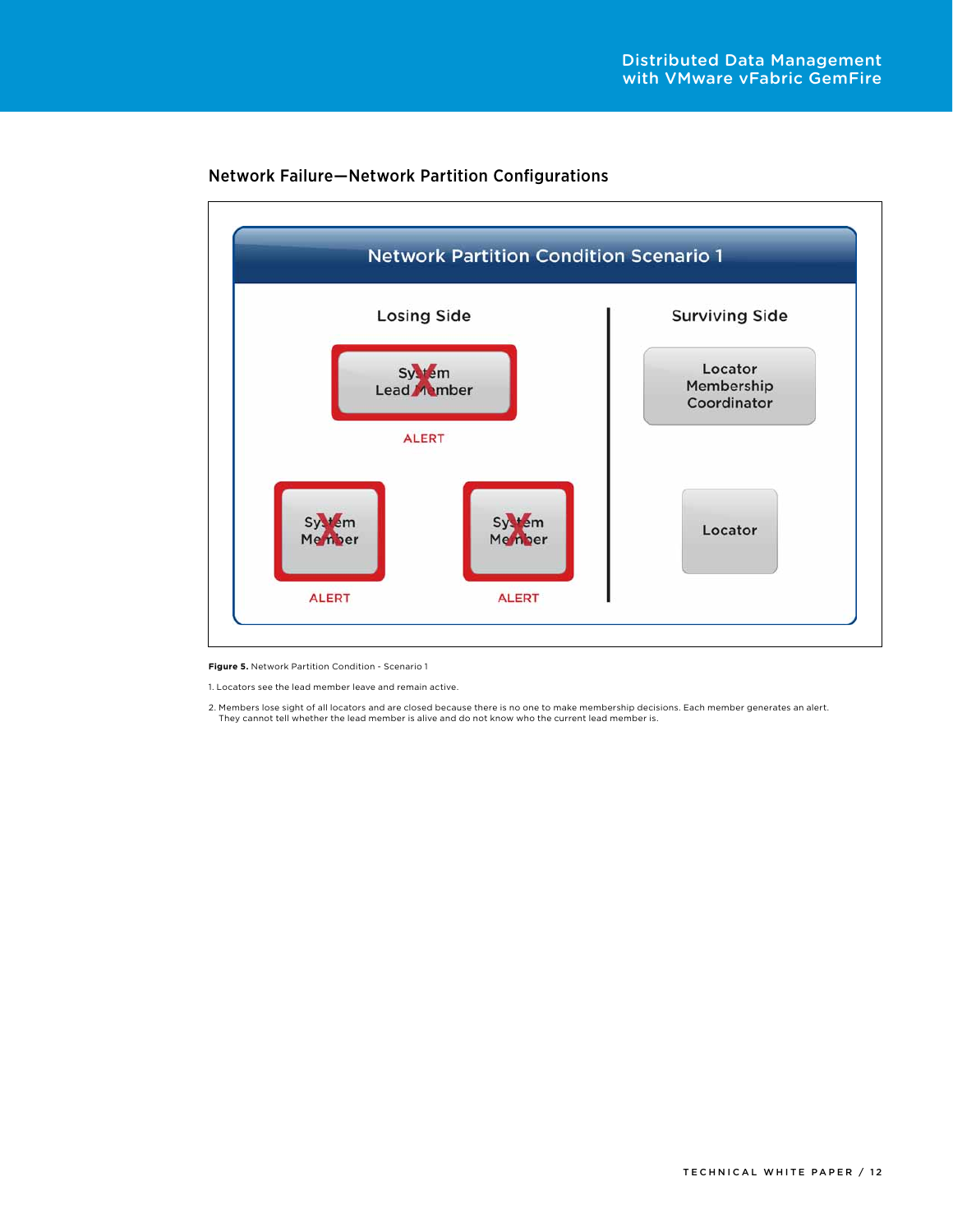<span id="page-12-0"></span>

#### **Figure 6.** Network Partition Condition - Scenario 2

1. Failure detection uses member-timeout to remove lost members.

2. On the losing side, each member sees the loss of the coordinator and lead member and shuts down, causing each member and the locator to generate an alert.

3. On the surviving side, members still see the lead member and locator, and remain active 120.

#### *Surviving Side*

GemFire can notify system administrators or others of the system's condition. The group coordinator (locator) JVM on the surviving side can have an AlertListener configured. Members on the surviving side can have SystemMembershipListener configured to process memberCrashedEvents for the peer system memberson the losing side.

#### *Losing Side*

A member that detects a network partition—and does not determine it is on the surviving side—disconnects its distributed systems and closes its cache. If a network partition caused the loss, the processes in the other partition (eligible coordinator, lead member and processes still able to see them) continue to run, electing a new coordinator if necessary. Any clients of the system are unaffected, although they can reconnect automatically to a member on the surviving side.

#### *Pipeline Processing*

An alternative to split-brain detection for applications that have subsets of computers that can run as independent groups is to use the membership role capability in GemFire. This capability also handles issues of system relationships between groups of computers in areas such as pipeline data processing.

#### GemFire Membership Roles

GemFire membership roles give you the ability to decide under what circumstances a distributed system can continue reliable operation after a disruption such as a network failure. A membership role describes how a system member relates to other members, or what purpose it fulfills.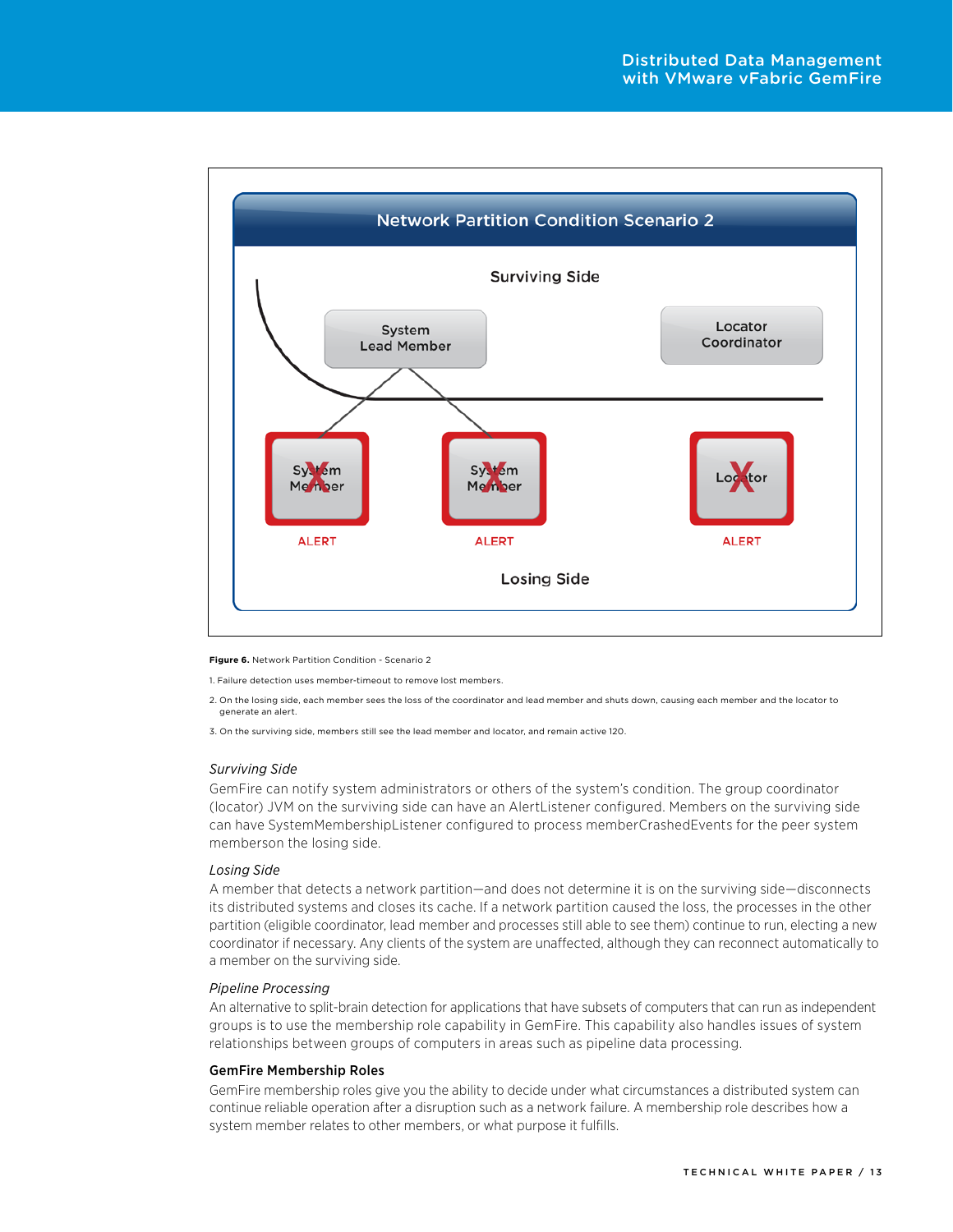<span id="page-13-0"></span>Members can establish interdependent relationships among themselves by playing one or more membership roles. Membership roles are optional, so they are not required for every member in the system. You configure membership roles at the member level and the region level. First, identify all the roles your system members play. Then decide which roles a given member fills, and add those roles to the member's system-level configuration. Typical role names are Producer, Consumer and Backup. When the member connects to the distributed system, it declares those roles.

Then, for each region, decide which of those membership roles must be present somewhere in the distributed system to enable reliable access to that region. You configure the region's role requirements and appropriate actions to take when the distributed system loses or regains one of those required roles. With membership roles, you can configure a cache so that one or more of its regions requires another system member to be present in order for the region to be used reliably. You can set up intermember dependencies so that processing can be halted or altered when dependencies are not satisfied. A member can play multiple roles, and different members can declare that they play the same role.

You can specify membership roles to help you identify processes and the domain functions that a process performs. GemFire exposes APIs to allow systems to see the roles they play or administrators to see which systems are running with which roles. You also can specify actions for when a member with a given role is unavailable to another system that requires such a role be present.

## loss-action

The loss-action setting specifies how access to the region is affected when one or more of the roles specified in the region's membership attributes are offline and no longer present in the system membership. Table 1 defines the options for loss-action.

| SPECIFICATION (DEFAULT IN BOLD) | DEFINITION                                                                                                                                                                                                                                                                                                                                                                                                                                                                                    |  |
|---------------------------------|-----------------------------------------------------------------------------------------------------------------------------------------------------------------------------------------------------------------------------------------------------------------------------------------------------------------------------------------------------------------------------------------------------------------------------------------------------------------------------------------------|--|
| full-access                     | Access to the region is unaffected when required roles are missing.                                                                                                                                                                                                                                                                                                                                                                                                                           |  |
| limited-access                  | Only local access to the region is allowed when required roles are<br>missing. All distributed write operations on the region throw a<br><b>RegionAccessException</b> while any required roles are absent.<br>Reads that result in a netSearch behave normally, and any attempt<br>to load is not allowed.                                                                                                                                                                                    |  |
| no-access                       | The region is unavailable when required roles are missing. All<br>operations including read and write access are denied. All read and<br>write operations on the region result in RegionAccessException<br>while any required roles are absent. Basic administration of the<br>region is allowed, including close and <b>localDestroyRegion</b> .<br>no-access is the default loss-action only if you define membership<br>roles. Without roles, full access to the region is always allowed. |  |
| reconnect                       | Loss of required roles causes the entire cache to be closed. In<br>addition, this process disconnects from the distributed system and<br>then reconnects. Attempting to use any existing references to the<br>regions or cache throws a <b>CacheClosedException</b> . This setting<br>requires a full cache configuration in the cache.xml file. All<br>programmatically defined cache and region attributes are lost if<br>they are not also in the .xml file.                               |  |

**Table 1.** Options for loss-action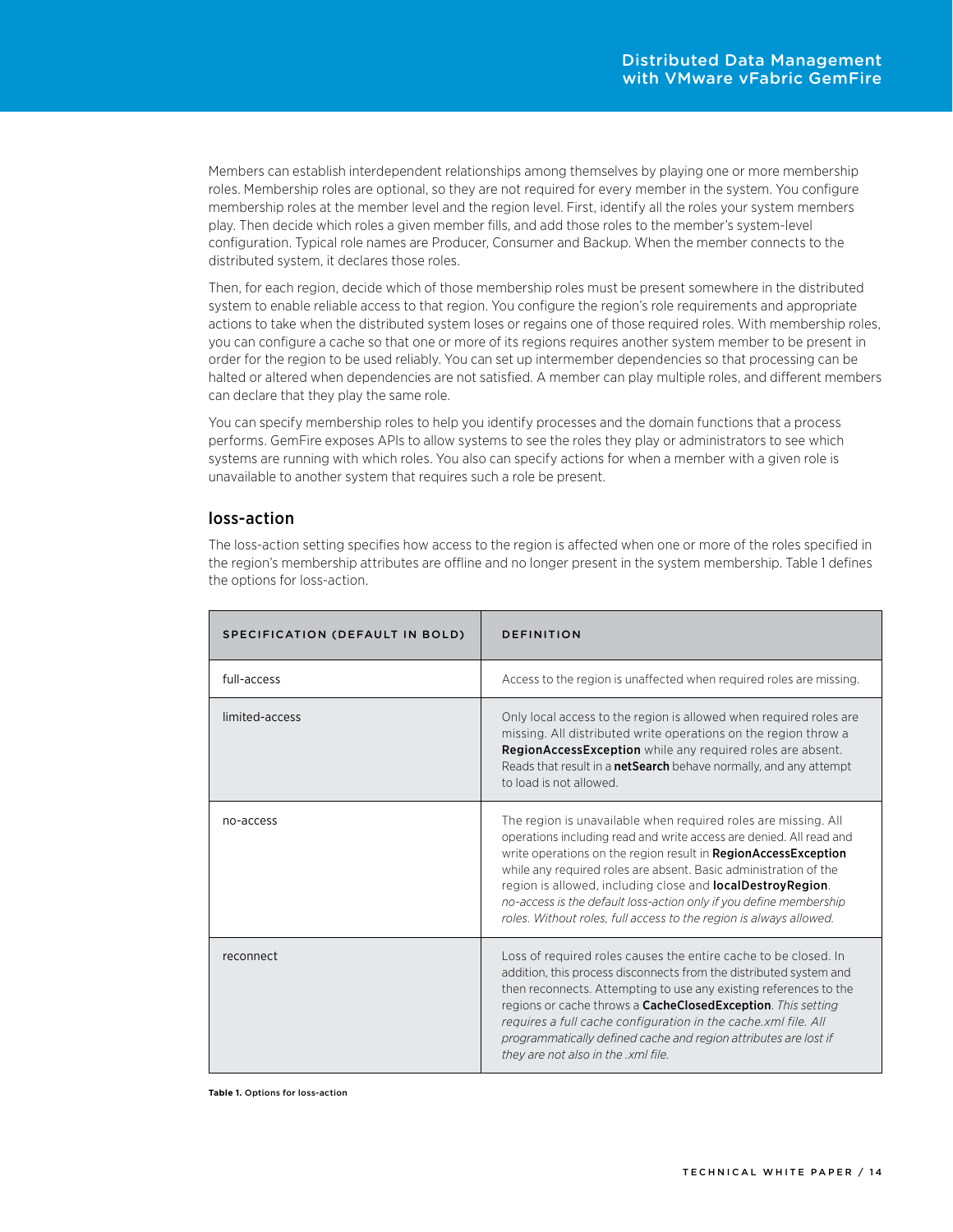#### <span id="page-14-0"></span>Slow Receivers (Order, Latency)

Notifying clients about changed data and maintaining data ordering are challenges for other distributed data management solutions that support client-side interfaces. Any JSR 107/JCache system—such as Ehcache, Terracotta or Coherence—faces the problem of what to do when a client is slow to receive data. Causes of this condition include JVM pauses, network-adapter issues and high data flow that the system cannot keep up with. Systems other than GemFire either disconnect such clients from the system or slow all clients down to the speed of the slowest client. GemFire has an alternative model that dynamically queues data to such clients on a clientby-client basis.

GemFire can be configured to replicate those queues onto multiple computers so that in the event of server failure, clients can be automatically connected to an alternative server that has their queues. This enables clients to continue processing without even being aware of a server failure. To ensure that no data being sent to a client is lost, GemFire has a pessimistic model for queue replication. This can result in a small amount of data replay on the client. However, GemFire data processing includes a monotonically increasing message number. So GemFire detects duplicate data and discards it before a client application sees it.

#### Administrative Functionality

GemFire has a full set of Java Management Extensions (JMX)-enabled APIs for management, monitoring and system health. GemFire also has a retrospective-analysis capability to help analyze the detailed low-level statistics that GemFire can be configured to produce.

GemFire has a plug-in for Hyperic®, another VMware vFabric Cloud Application Platform product. GemFire also includes GemFire Monitoring (GFMon) for examining the state of a GemFire distributed system in real time. Figures 7, 8 and 9 show some GFMon capabilities.

A GemFire distributed system produces logs for applications, cache servers and locators:

- Applications and cache servers To create log files, you must set the log-file attribute in the process's gemfire.properties file. Otherwise, the messages go to stdout. These log files can be placed anywhere that is convenient for monitoring. For applications, these log files contain entries from GemFire operation only.
- Locator The locator always creates a log file in its working directory. This logging is not configurable.

Additionally, you can use the JMX Agent to integrate GemFire into any standards-based system-management tool to perform the following management tasks:

- • View the distributed system and its settings
- • View distributed system members
- • View and modify configuration attributes
- View runtime system and application statistics
- • View a cache region and its attributes and statistics
- Monitor the health of a GemFire Enterprise system and its components

GemFire even has a command-line interface for handling basic management tasks such starting locators and cache servers, and merging logs. Gfsh (pronounced "g-fish") is a GemFire command-line tool for browsing and editing data stored in GemFire data fabrics. Its rich set of UNIX-flavored commands allows you to easily access data, monitor fabric peers, redirect outputs to files, run batch scripts, execute custom functions and much more.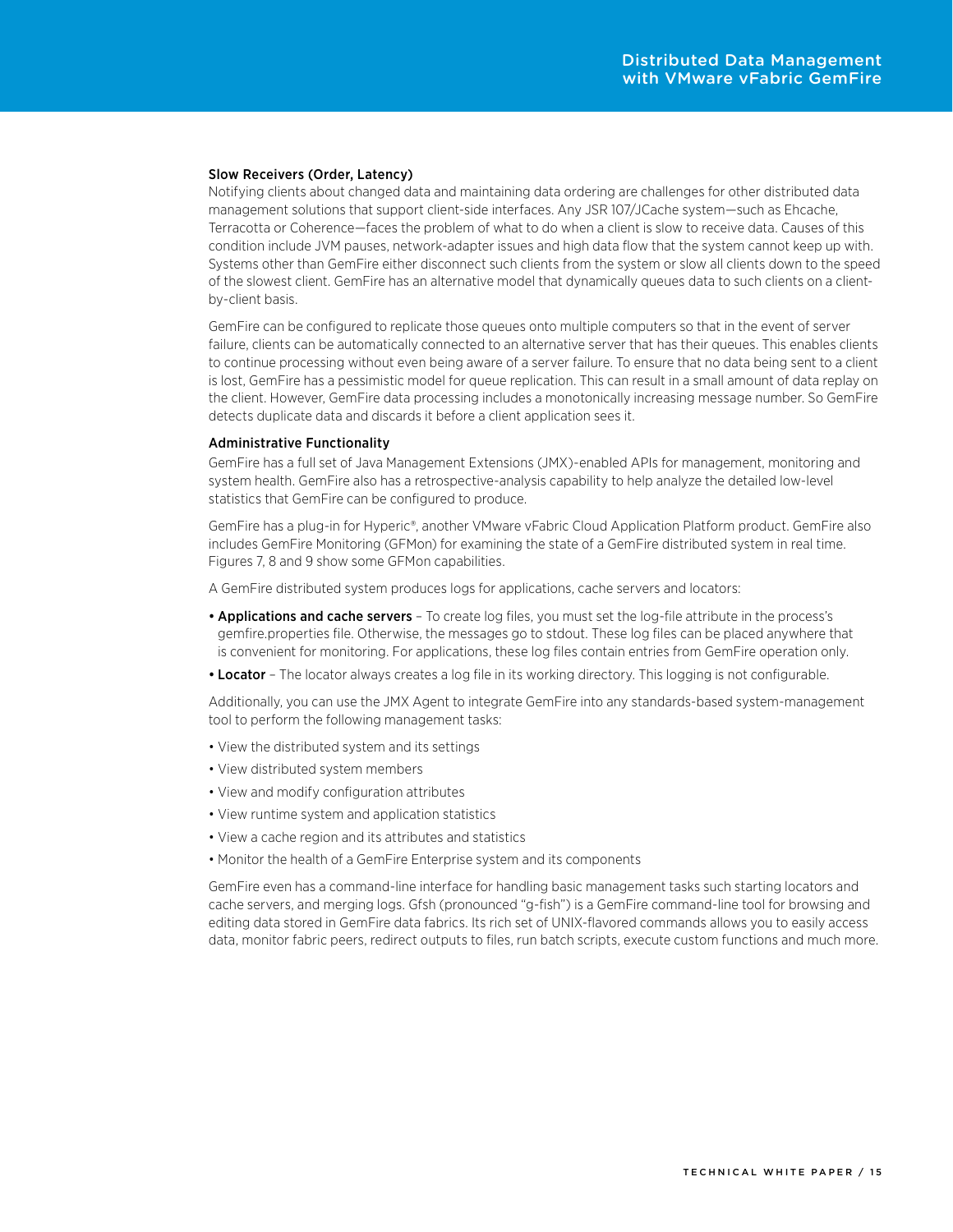

**Figure 7.** Managing GemFire with GFMon



**Figure 8.** DataBrowser in GRMon

Use DataBrowser to browse the data in a GemFire Enterprise cache server by running ad hoc OQL queries and to monitor real-time changes to a data region by registering a continuous query.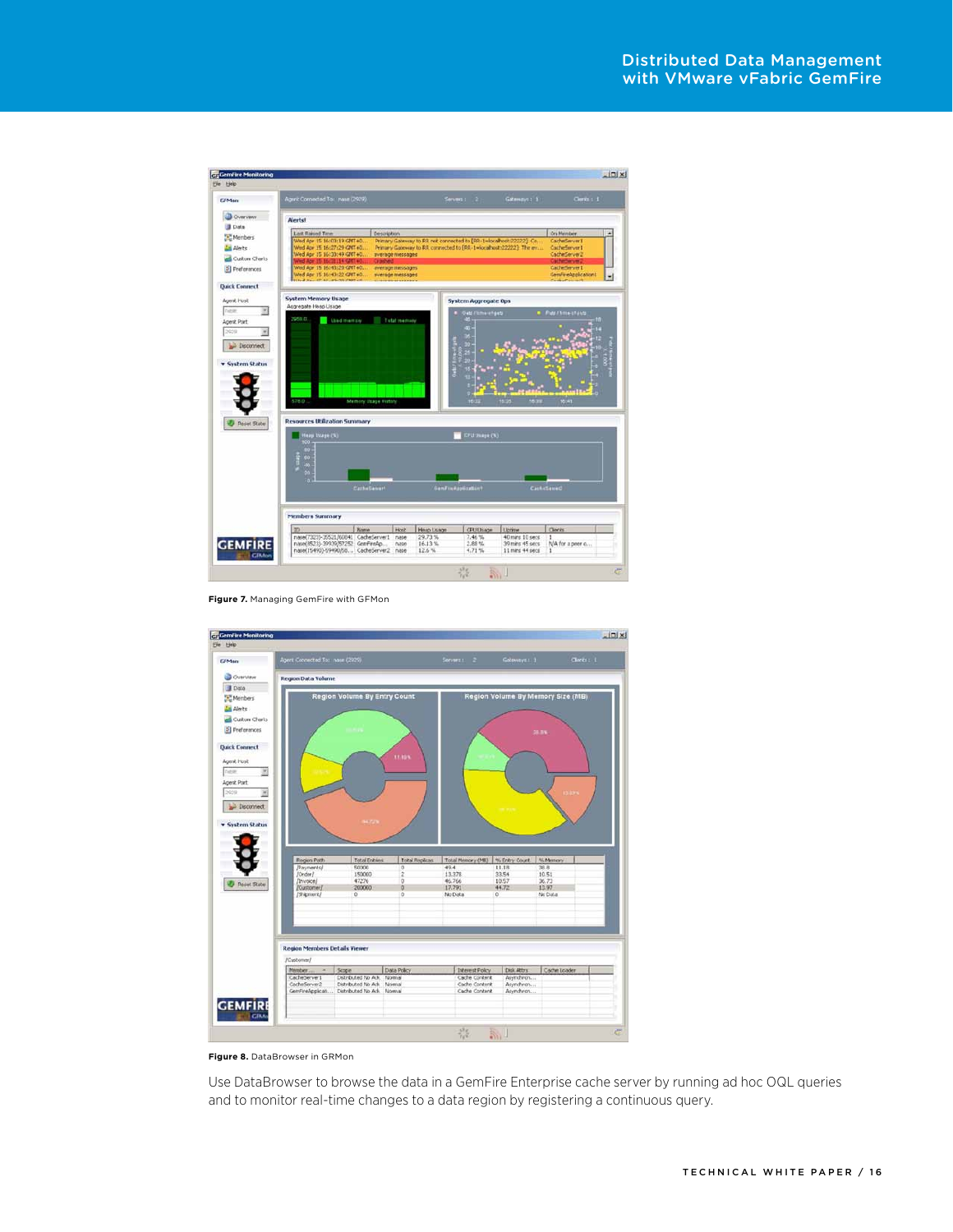| <b>GemFire DataBrowser - halibut:29136</b><br>File Query Options Help        |                                                  |                                |                                                                                                              | $ \Box$ $\times$ |
|------------------------------------------------------------------------------|--------------------------------------------------|--------------------------------|--------------------------------------------------------------------------------------------------------------|------------------|
|                                                                              |                                                  |                                | Connect to Geneve  Disconnect Security  Exit Execute Query Export Results    Help  About GemFire DataBrowser |                  |
|                                                                              |                                                  | select * from /CustomerInvoice |                                                                                                              |                  |
| Customer<br>Customer <sub>0</sub><br>-Customer 2<br>- Customer 1<br>Employee | X.                                               |                                |                                                                                                              |                  |
| CustomerInvoice                                                              | Results                                          |                                |                                                                                                              |                  |
| Shipment                                                                     | com.gemstone.databrowser.objects.CustomerInvoice |                                |                                                                                                              |                  |
| Shipment 0<br>-Shipment 1                                                    | address                                          | kd                             | name                                                                                                         | ۰                |
|                                                                              | Delhi                                            | 44                             | Martin                                                                                                       |                  |
| Shipment <sub>2</sub>                                                        | Delhi                                            | 180                            | <b>John</b>                                                                                                  |                  |
| E-Order                                                                      | Pune                                             | 125                            | <b>John</b>                                                                                                  |                  |
| Order 1                                                                      | Pune                                             | 171                            | <b>John</b>                                                                                                  |                  |
| Order 0                                                                      | Delhi                                            | 9                              | Ricky                                                                                                        |                  |
| Order <sub>2</sub>                                                           | Bombay                                           | $\overline{c}$                 | Ricky                                                                                                        |                  |
|                                                                              | Borribay                                         | 88                             | Martin                                                                                                       |                  |
| Members                                                                      | Pune                                             | 90                             | <b>John</b>                                                                                                  |                  |
| bridgegemfire1_halbut_21008(halbut(21                                        | Delhi                                            | 197                            | <b>John</b>                                                                                                  |                  |
| bridgegenfire3_halibut_21028(halibut(21                                      | Bombay                                           | 122                            | Martin                                                                                                       |                  |
| bridgegemfire2_halibut_21014(halibut(21                                      | Bombay                                           | 5                              | Martin                                                                                                       |                  |
|                                                                              | Borribay                                         | 114                            | John                                                                                                         |                  |
|                                                                              | Bombay                                           | 88                             | Ricky                                                                                                        |                  |
|                                                                              | Bombay                                           | 77                             | Martin                                                                                                       |                  |
|                                                                              | Banglore                                         | 6                              | Ridky                                                                                                        |                  |
|                                                                              | Dehi                                             | 71                             | Martin                                                                                                       |                  |
|                                                                              | Pune                                             | 34                             | <b>John</b>                                                                                                  |                  |
|                                                                              | Banglore                                         | 32                             | Martin                                                                                                       |                  |
|                                                                              | Bombay                                           | 55                             | Riday                                                                                                        |                  |
|                                                                              | Pune                                             | 104                            | John.                                                                                                        |                  |
|                                                                              | Pune                                             | 35                             | <b>John</b>                                                                                                  |                  |
| $\blacksquare$                                                               | Debi<br>$\blacktriangleright$                    | 189                            | <b>John</b>                                                                                                  |                  |

**Figure 9.** Running Ad Hoc Queries in GFMon

#### *GemFire Administrative API*

The administration API allows you to configure, start and stop a distributed system and many of its components. The API is made up of distributed system administration, component administration and cache administration. In addition, the administration API provides interfaces for issuing and handling system member alerts and for monitoring statistics. You can receive notifications in an application for all membership events, cache and region creation, and log messages.

The health-monitoring API allows you to configure and monitor system health indicators for GemFire distributed systems and their components. There are three health levels of health:

- • Good health indicates that all GemFire components are behaving reasonably,
- Okay health indicates that one or more GemFire components are slightly unhealthy and may need some attention.
- • Poor health indicates that a GemFire component is unhealthy and needs immediate attention.

Because each GemFire application has its own definition of what it means to be healthy, the metrics that are used to determine health are configurable. GemFire provides methods for configuring the health of the distributed system and members that host cache instances. Health can be configured on both a global and per-machine basis. GemFire also allows you to configure how often a GemFire health evaluation is conducted. The health-administration APIs make it possible to configure performance thresholds for each component type in the distributed system (including the distributed system itself). These threshold settings are compared to system statistics to obtain a report on each component's health. A component is considered to be in good health if all of the user-specified criteria for that component are satisfied. The other possible health settings—okay and poor—are assigned to a component as fewer of the health criteria are met.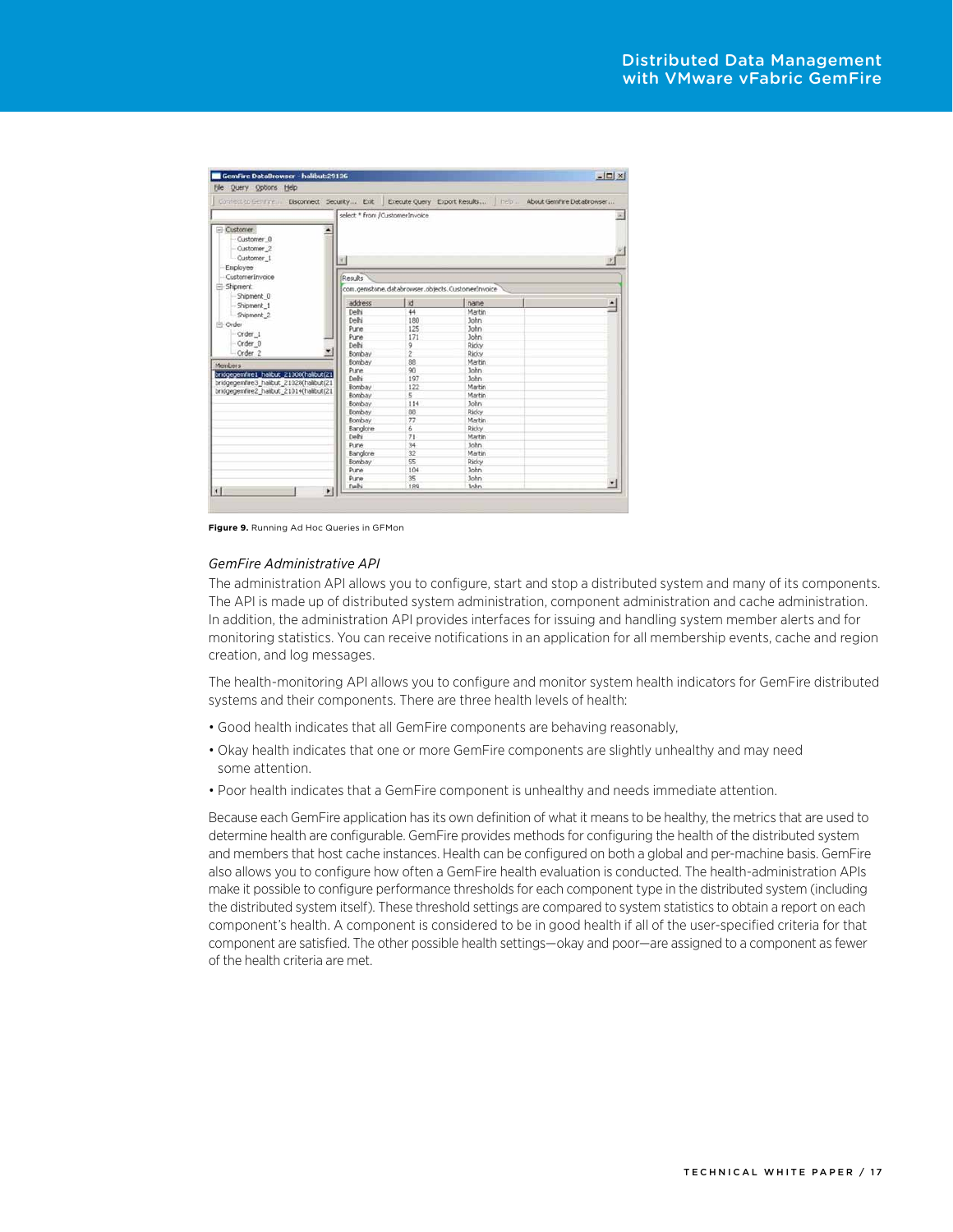#### <span id="page-17-0"></span>*Retrospective Analysis*

The Visual Statistics Display (VSD) tool in GemFire enables you to examine all of the statistics GemFire generates and to correlate them for retrospective analysis.

In VSD statistics chart shown in Figure 10, the manager's evictions and the JVM's GC efforts are good enough to keep heap use very close to the eviction threshold. The eviction threshold could be increased to a setting closer to the critical threshold, allowing the JVM to keep more data in tenured memory without the risk of overwhelming the JVM. This chart also shows the blocks of times when the manager was running cache evictions.



**Figure 10.** Analyze GemFire-Generated Statistics with the Visual Statistics Display (VSD) Tool

## Network-Related Features

#### Port Use Configuration

GemFire offers product-wide port use configuration, which means you can configure every port that the product uses. This makes GemFire easy to manage and more security-friendly. In the online product documentation, see the new membership-port-range GemFire property in the chapter, "Configuring the System" in the GemFire Enterprise System Administrator's Guide. GemFire supports multiple network protocols on a per-region basis, including the use of ONLY TCP/IP, and the use of unicast or multicast.

#### *Socket Control*

GemFire provides a number of controls for sockets and network buffers. You can optimize GemFire throughput by having GemFire use a pair of sockets for each thread it generates when communicating with other system members. Or you can have GemFire use a single pair for each member. In the latter case, some context switching between threads will occur to send and receive data to or from other members. You can limit the number of network connections

#### *IPv4 and IPv6 Support*

GemFire is completely IPv6-capable. It also supports mixed IPv4/IPv6 networks, although all system members must use one or the other. Many other products in this space are not yet IPv6-capable.

## Disk-Related Features

#### Auto-Compaction of Operations Log

To avoid the issues that many DBMSs have where a full transaction log can cause a system halt, the Ops Log in GemFire has automatic compaction. Additionally, it can automatically create rollover versions with the total number of versions preserved and total disk space used, completely configurable.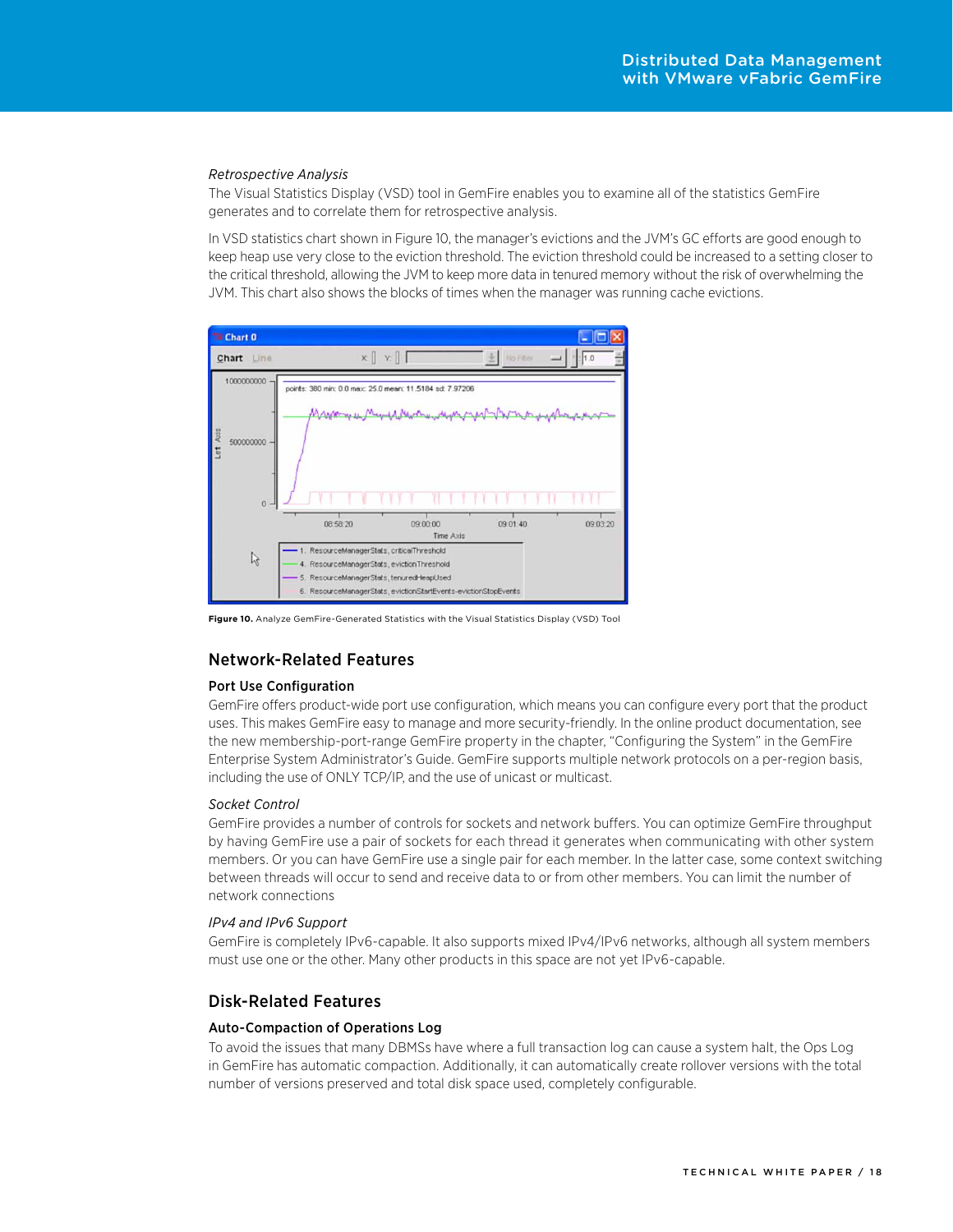#### <span id="page-18-0"></span>*Handling Catastrophic Loss of Storage Disk Data*

GemFire provides a way to start a partitioned cache from disk, even if you cannot recover a missing a disk store. You can revoke it from the system during startup so the other members can start. You revoke a disk store by telling online members that a missing member's disk store is no longer the most recent.

#### *Online Backup*

The GemFire backup creates a backup of disk stores for all members running in the distributed system when the backup command is invoked. The backup works by passing commands to the running system members. Each member with persistent data creates a backup of its own configuration and disk stores. The backup does not block any activities in the distributed system, but it does use resources.

## Conclusion

Compared to other commercial or open-source offerings, GemFire provides the best data-management solution for high performance, low latency and high reliability even on intermittently unavailable network and computerhardware platforms.

## Find Out More

For information or to purchase VMware products, call 877-4-VMWARE, visit <www.vmware.com/go/gemfire>, or search online for an authorized reseller. For detailed specifications and requirements, refer to the product documentation.